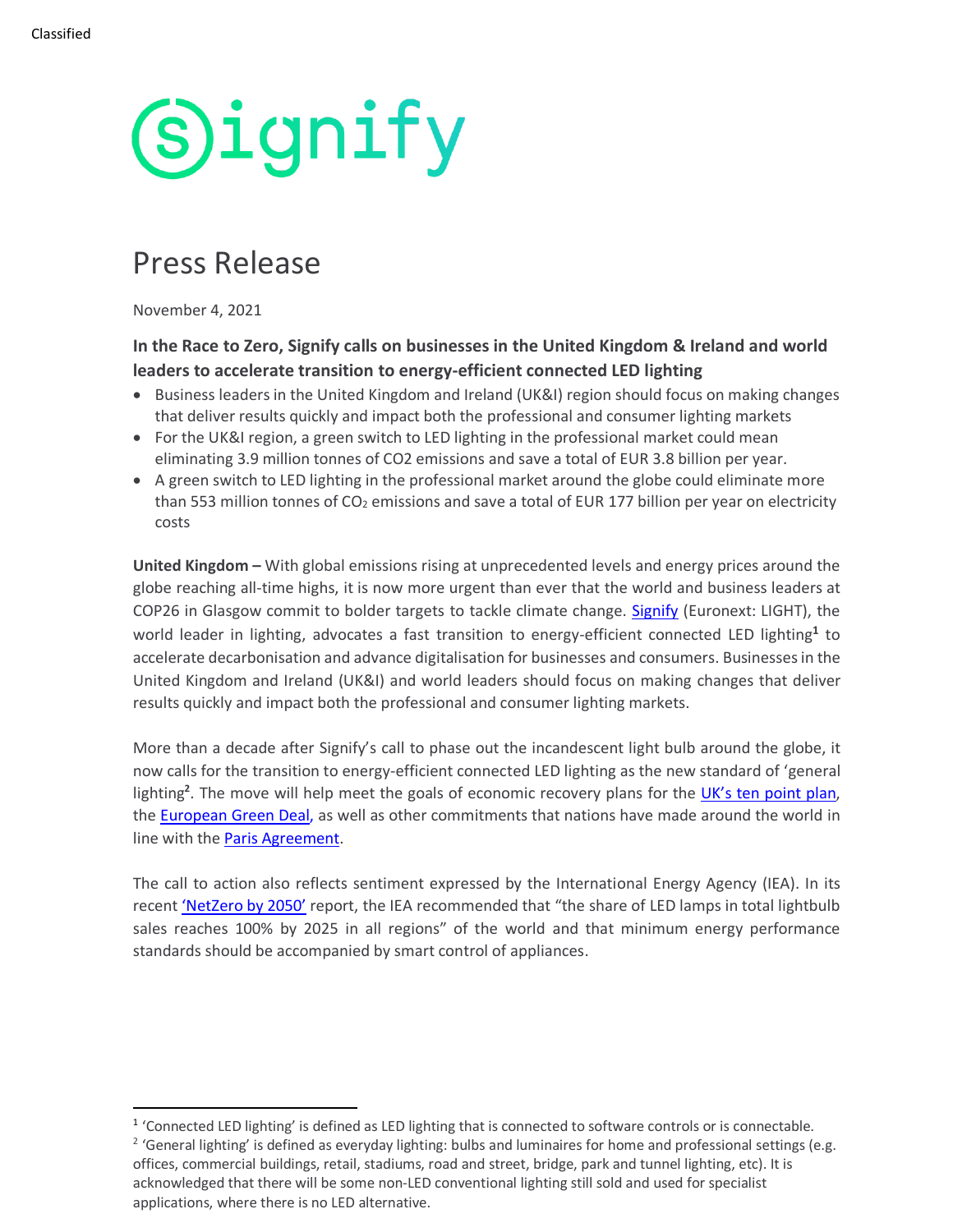

*Impact of switching to LED lighting in the professional lighting market*

According to Signify's findings, switching to LED lighting in the professional lighting market could reduce  $CO<sub>2</sub>$  emissions by 3.9 million tonnes in the UK&I region, the amount of emissions that 175 million trees could sequester in a year. Making the switch would also generate electricity savings of 16.1 TWh, which is equivalent to the annual electricity consumption of more than 4.3 million households. This would mean a saving of EUR 3.8 billion on electricity costs<sup>3</sup>.

"The current decade to 2030 will be decisive for world leaders to reach the goal of net zero by 2050. They must back their commitments by actions that deliver results on the short to medium term," said Brian Motherway, Head of Energy at IEA. "We envisage that a move to more energy-efficient technologies is one of the core measures that will help us in our Race to Zero."

#### **Doubling rate of building renovations to 3% per year**

Upgrading lighting is the quickest and least intrusive part of building and infrastructure renovation, reducing the built environment's lighting-related energy consumption by up to 80%, delivering carbon emissions reductions and cost savings. By moving directly to connected lighting, countries can also further their digital ambitions. It will accelerate the adoption of smart technologies in government buildings, industry, and households in the region, reaping benefits in productivity, health and wellbeing, and digital innovation.

A revision of buildings codes will help to accelerate renovations around the globe

''Decarbonising the United Kingdom and Ireland's built environment is a significant challenge that also comes with major opportunities – accelerating the adoption of energy-efficient solutions and job creation. For the success of the green agenda, each government needs to ensure quick and big wins. Encouraging energy-efficient retrofits in the built environment and better planning new infrastructure developmen with a focus on technologies that can expedite reduction of carbon emissions can offer

<sup>3</sup> UK&I data presented here is a simulation within the framework of the Green Switch conventional light point conversion model, which is a program run by Signify to help its customers accelerate the switch to energyefficient lighting products, systems and services. All figures and data presented here are illustrative and based on forecasts and assumptions.